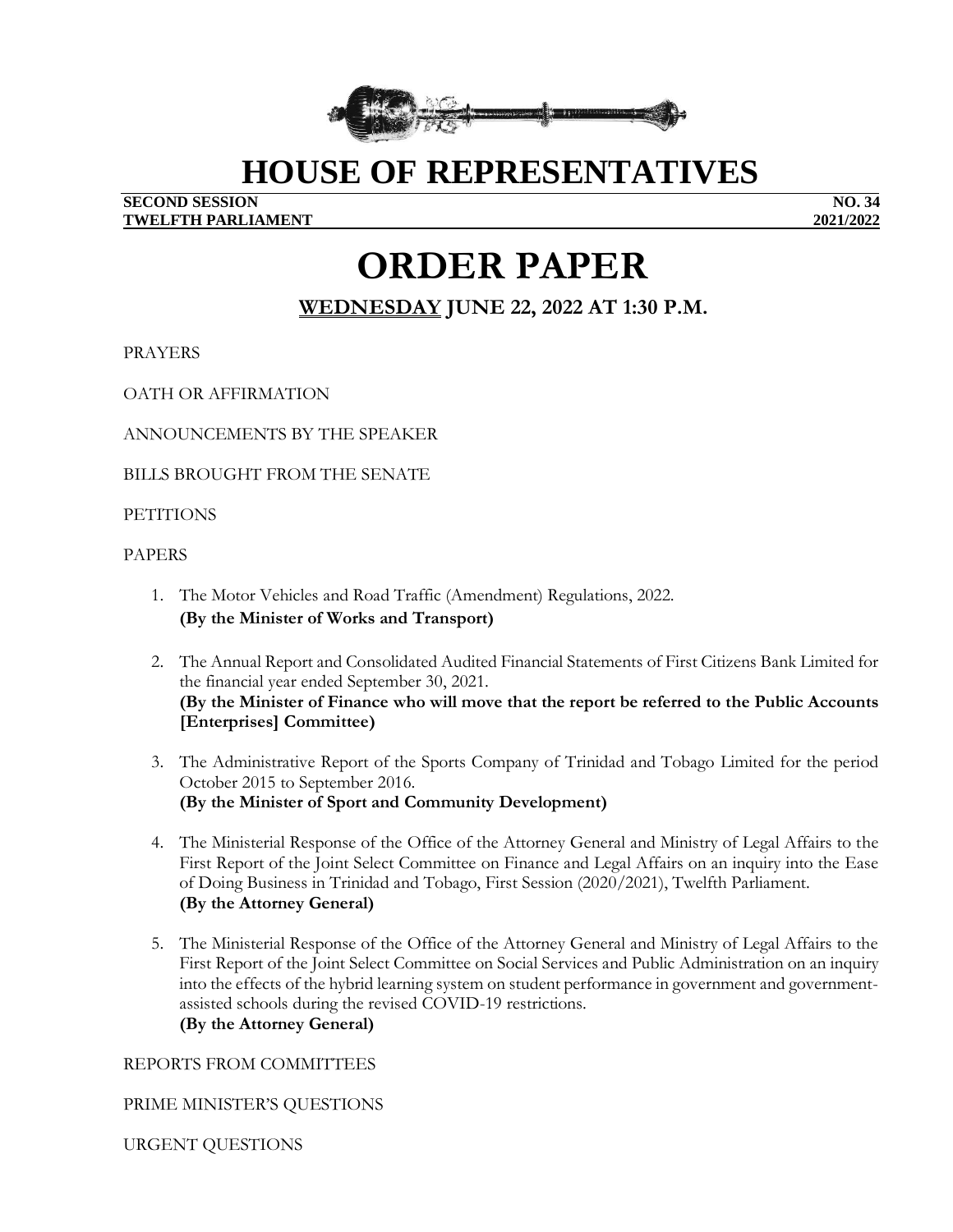#### QUESTIONS ON NOTICE

#### **Question for Written Answer will appear in the Appendix**

#### **Questions for Oral Answer**

#### **Question No. 199 to the Minister in the Office of the Prime Minister (Gender and Child Affairs): (By the Member for Moruga/Tableland)**

Will the Minister advise whether the current recommendations to curb sexual and physical abuse in licensed and unlicensed child-support centres were previously made by the former Chairman of the Children's Authority and subsequently rejected?

#### **Question No. 200 to the Minister in the Office of the Prime Minister (Gender and Child Affairs): (By the Member for Moruga/Tableland)**

Given that a security guard with prior allegations of sexual abuse was hired at the Margaret Kistow Children's Home, will the Minister provide information on

- a) the recruitment process; and
- b) how prospective employees are vetted at child-support centres?

#### **Question No. 201 to the Minister in the Office of the Prime Minister (Gender and Child Affairs): (By the Member for Moruga/Tableland)**

Will the Minister provide details on any plans to redesign the Children's Authority of Trinidad and Tobago on account of its failure to exercise reasonable care and duty towards children?

#### **Question No. 210 to the Minister of Works and Transport:**

#### **(By the Member for Fyzabad)**

Will the Minister state when the link road from the Mon Desir Interchange to Pepper Village of the Solomon Hochoy Highway Extension to Point Fortin project will be completed?

#### **Question No. 211 to the Minister of Works and Transport:**

#### **(By the Member for Fyzabad)**

Will the Minister state when rehabilitation works will begin at the landslip at LP #102 in the vicinity of the cemetery along the Southern Main Road, South Oropouche?

#### **Question No. 212 to the Minister of Health:**

#### **(By the Member for Cumuto/Manzanilla)**

Will the Minister provide an update on the procurement of PAXLOVID and MOLNUPIRAVIR (Merck) to treat COVID-19 patients?

#### **Question No. 213 to the Minister of Health:**

#### **(By the Member for Cumuto/Manzanilla)**

Will the Minister indicate whether there is a new Strategic Plan for the Prevention and Control of Non Communicable Diseases as the 2017-2021 Plan has recently expired?

#### REQUESTS FOR LEAVE TO MOVE THE ADJOURNMENT OF THE HOUSE ON DEFINITE MATTERS OF URGENT PUBLIC IMPORTANCE

STATEMENTS BY MINISTERS

PERSONAL EXPLANATIONS

INTRODUCTION OF BILLS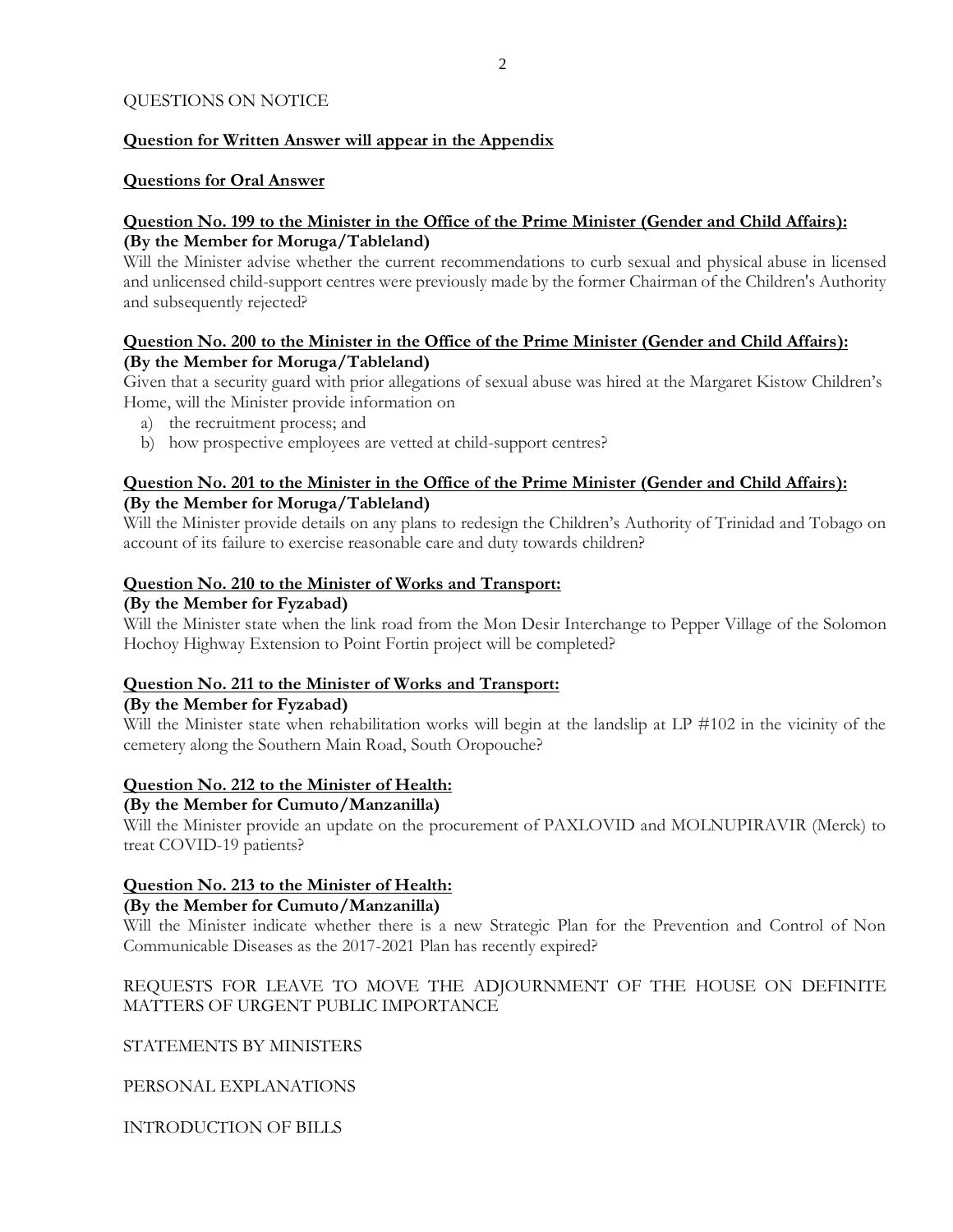#### MOTIONS RELATING TO THE BUSINESS OR SITTINGS OF THE HOUSE AND MOVED BY A MINISTER

#### PUBLIC BUSINESS

#### **GOVERNMENT BUSINESS**

#### **Motions:**

1. **WHEREAS** it is provided by section 4(3) of the Elections and Boundaries Commission (Local Government and Tobago House of Assembly) Act, Chap.25:50 (hereinafter referred to as "the Act") that as soon as may be after the Elections and Boundaries Commission (hereinafter referred to as "the Commission") has submitted a report under section 4(1)(a) of the Act, the Minister shall lay before the House of Representatives for its approval the draft of an Order by the President for giving effect, whether with or without modifications, to the recommendations contained in the report;

**AND WHEREAS** the Commission has submitted a report to the Minister in accordance with the provisions of section  $4(1)(a)$  of the Act;

**AND WHEREAS** the draft of an Order entitled "the Elections and Boundaries Commission (Local Government and Tobago House of Assembly) Order, 2021" giving effect to the recommendations of the Commission was laid before the House of Representatives on the  $4<sup>th</sup>$  day of February, 2022:

**BE IT RESOLVED** that the draft of the "Elections and Boundaries Commission (Local Government and Tobago House of Assembly) Order, 2021" be approved. **(By the Prime Minister)**

2. **WHEREAS** it is provided by section 5(1) of the Land Acquisition Act, Chap. 58:01 (hereinafter referred to as "the Act") that the President may by Order declare that land is required for public purposes;

**AND WHEREAS** it is provided by section 5(2) of the Act that Parliament may by resolution approve an Order made under section 5(1);

**AND WHEREAS** the Land Acquisition (Requisition) Order, 2022 was made by the President under section 5(1) of the Act as Legal Notice No. 77 dated the 6<sup>th</sup> day of April, 2022;

**AND WHEREAS** the Land Acquisition (Requisition) Order, 2022 was laid in the House of Representatives on the 3rd day of June, 2022;

**AND WHEREAS** it is expedient to approve the Order:

**BE IT RESOLVED** that the Land Acquisition (Requisition) Order, 2022 be approved. **(By the Minister of Agriculture, Land and Fisheries)**

#### **Bills Second Reading:**

- 1. A Bill entitled, "An Act to amend the National Insurance Act, Chap. 32:01 to provide for the waiver of penalties and interest, to increase the penalty for the provision of false information, to increase the statutory limitation for the commencement of summary proceedings and other related matters." **(By the Minister of Finance)**
- 2. **The debate on the Second Reading of the following Bill which was in progress when the House adjourned on Friday February 18, 2022 will be resumed:**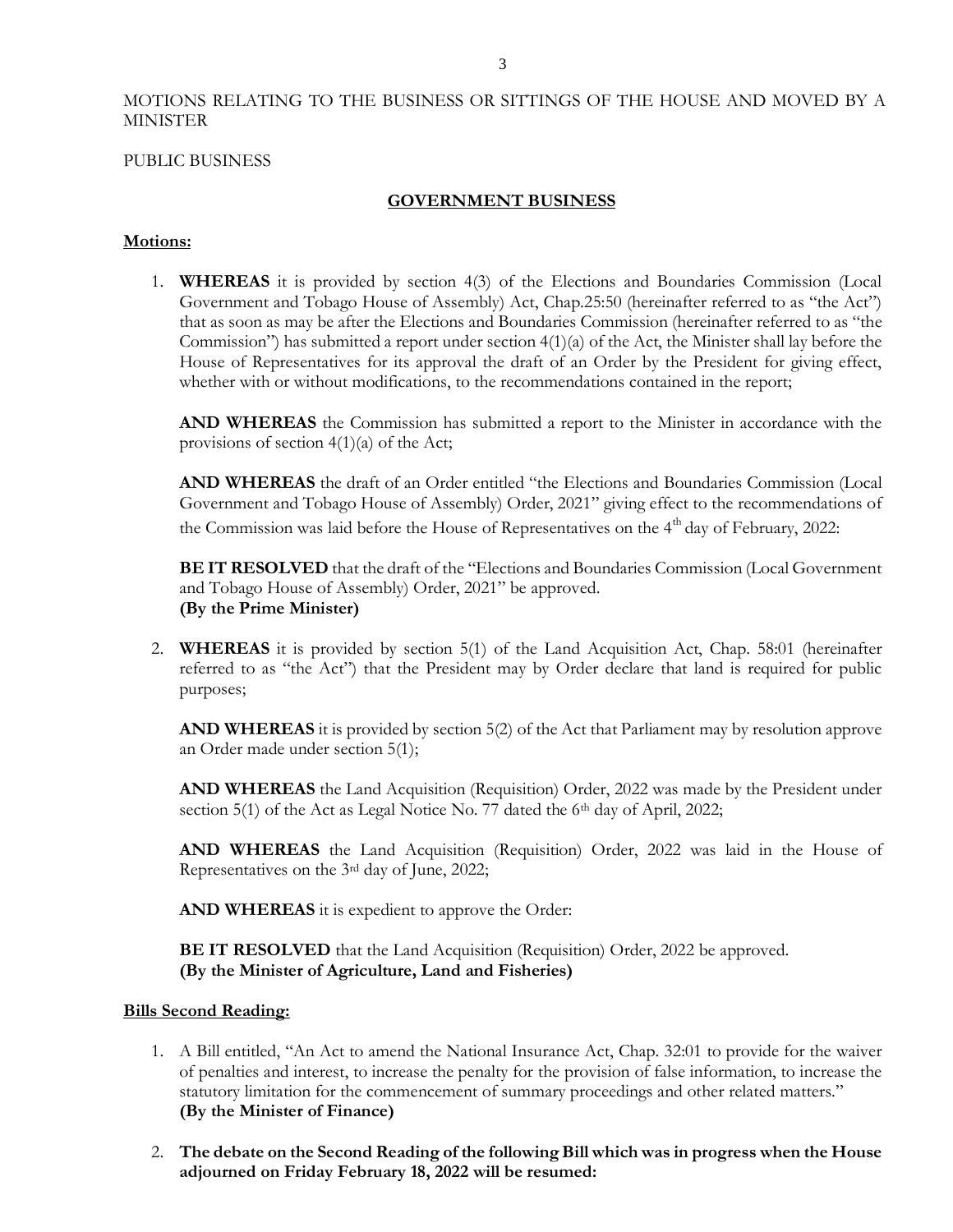A Bill entitled, "An Act to amend the Judicial and Legal Service Act, Chap. 6:01, the Prison Service Act, Chap. 13:02, the Defence Act, Chap. 14:01, the Police Service Act, Chap. 15:01, the Civil Service Act, Chap. 23:01, the Fire Service Act, Chap. 35:50 and the Financial Intelligence Unit of Trinidad and Tobago Act, Chap. 72:01 to provide a regulatory framework for polygraph and drug testing and biometric identification for members of the Protective Services and certain offices in the Judicial and Legal Service and the Civil Service and for other related matters."

**(By the Minister of National Security)**

3. **The debate on the Second Reading of the following Bill which was in progress when the House adjourned on Friday February 04, 2022 will be resumed:**

A Bill entitled, "An Act to combat corruption and other wrongdoings by encouraging and facilitating disclosures of improper conduct in the public and private sector, to protect persons making those disclosures from detrimental action, to regulate the receiving, investigating or otherwise dealing with disclosures of improper conduct and to provide for other matters connected therewith." **(By the Prime Minister)**

4. A Bill entitled, "An Act to amend the Municipal Corporations Act, Chap. 25:04 to establish the Borough of Diego Martin and the Borough of Siparia and to make consequential amendments to the Representation of the People Act, Chap. 2:01, the Interpretation Act, Chap. 3:01, the Elections and Boundaries Commission (Local Government and Tobago House of Assembly) Act, Chap. 25:50, the Motor Vehicles and Road Traffic Regulations, Chap. 48:50, the Central Tenders Board Act, Chap. 71:91 and other written laws."

## **(By the Minister of Rural Development and Local Government)**

- 5. A Bill entitled, "An Act to amend the Interpretation Act, Chap. 3:01, the Supreme Court of Judicature Act, Chap. 4:01, the Offences Against the Person Act, Chap. 11:08, the Criminal Procedure Act, Chap. 12:02 and for other related matters." **(By the Attorney General)**
- 6. A Bill entitled, "An Act to amend the Proceeds of Crime Act, Chap. 11:27, the Anti-terrorism Act, Chap. 12:07, the Securities Act, Chap. 83:02, the Insurance Act, Chap. 84:01 and the Miscellaneous Provisions (FATF Compliance) Act, No. 25 of 2020." **(By the Attorney General)**

## **Committee Stage:**

- 1. A Bill entitled, "An Act to amend the Constitution of the Republic of Trinidad and Tobago to accord self-government to Tobago and for related matters". **(By the Prime Minister)**
- 2. A Bill entitled, "An Act to repeal the Tobago House of Assembly Act, Chap. 25:03, and to provide for the powers and functions of the Tobago Island Government and the Tobago Legislature and for related matters".

 **(By the Minister of Housing and Urban Development)**

## **PRIVATE MEMBERS' BUSINESS**

## **Motions:**

1. **The debate on the following Motion which was in progress when the House adjourned on Friday May 27, 2022 will be resumed:**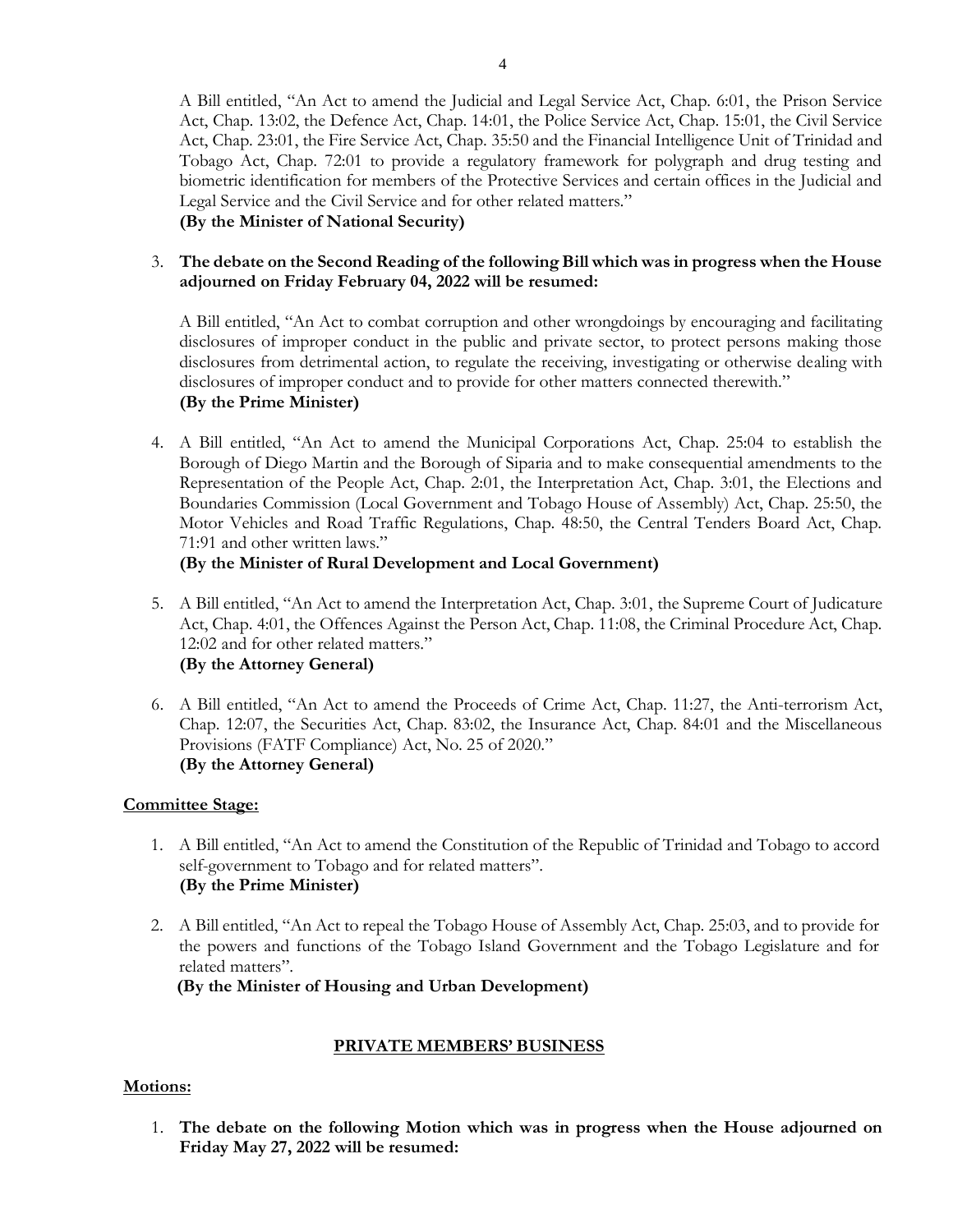**WHEREAS** there has been an overwhelming number of reports of children being abused during the current Government's administration;

**AND WHEREAS** children have the right to grow up in a safe, supportive environment devoid of abuse, exploitation, harassment, and neglect;

**AND WHEREAS** the State has a duty of care to protect all the citizens of Trinidad and Tobago especially the children to which their policies have not been effective on safety, security, health and education;

**AND WHEREAS** several State agencies have indicated that there is a work overload within the system to particularly address matters affecting children:

**BE IT RESOLVED** that this House call on the Government to implement effective data driven policies, take all urgent steps to protect the children of this nation immediately and reprimand this Government for its failure to effectively protect and support our nation's children. **(By the Member for Princes Town)**

2. **The debate on the following Motion which was in progress when the House adjourned on Friday April 22, 2022 will be resumed:**

**WHEREAS** the Government's neglect of the agricultural and fisheries sectors has created a food and nutrition security crisis;

**AND WHEREAS** the Government continues to ignore the plight of farmers and fisher folk relating to praedial larceny and piracy;

**AND WHEREAS** the Government has failed to establish an appropriate strategy to address this food and nutrition security crisis and runaway food prices;

**AND WHEREAS** the global supply chain challenges pose a serious threat to food and nutrition security;

**AND WHEREAS** the Government has failed to reduce barriers and bureaucratic red tape to facilitate greater efficiencies in the agricultural and fisheries sectors;

**AND WHEREAS** this food and nutrition security crisis will lead to increased poverty, unemployment and widespread starvation:

**BE IT RESOLVED** that this House call on the Government to acknowledge the food and nutrition security crisis and to take immediate measures to prevent food insufficiency and starvation in the nation, particularly for poor, marginalized and vulnerable groups. **(By the Member for Couva North)**

#### 3. **The debate on the following Motion which was in progress when the House adjourned on Friday March 25, 2022 will be resumed:**

**WHEREAS** the Government has been unable to effectively prevent a surge in criminal activity resulting in rapid increases in murders, robberies and home invasions;

**AND WHEREAS** the Government has failed to set and operationalise a forceful and functional crime reduction plan with SMART (specific, measurable, attainable, relevant and time bound) goals to curb the growing murder rate;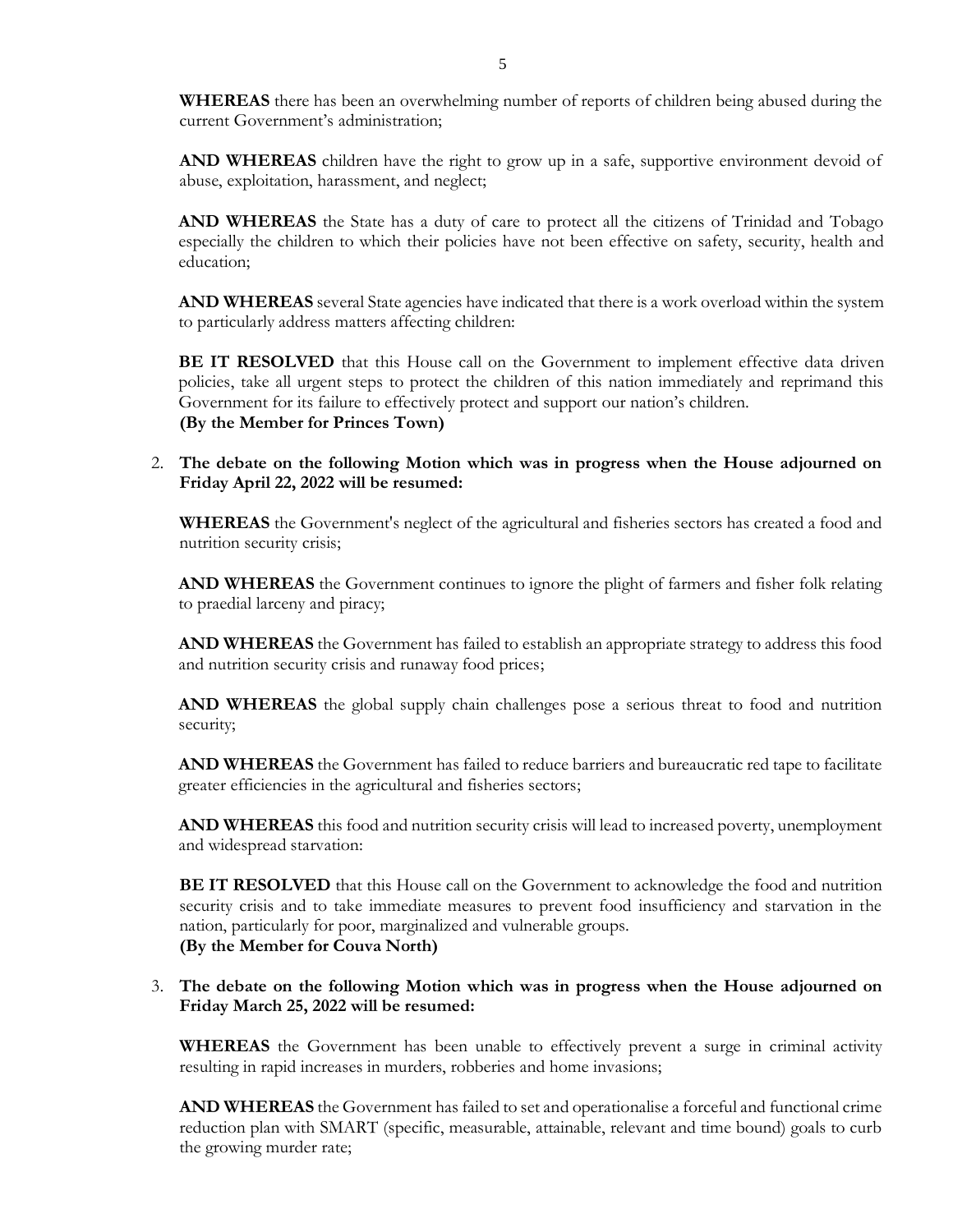**AND WHEREAS** the Government has consistently ignored and, through their incompetence, added to the fundamental causes of crime, while focusing on punitive measures instead of preventative measures;

**AND WHEREAS** the failure to effectively address crime has created social, political, economic and cultural crises of immeasurable proportions:

**BE IT RESOLVED** that this House reprimand this Government for its failure to effectively prevent the surge in criminal activity in our country. **(By the Member for Naparima)**

#### 4. **The debate on the following Motion which was in progress when the House adjourned on Friday February 25, 2022 will be resumed:**

**WHEREAS** it is the responsibility of the Government to provide equal and equitable opportunities for all citizens to access quality education;

**AND WHEREAS** the Government has failed to address the existing inequities in accessing education exacerbated by the shift to virtual learning;

**AND WHEREAS** the Government has failed to provide safe learning spaces following its sudden decision to institute in-person classes for some students;

**AND WHEREAS** the Government has failed to meet the varied requirements of teachers leaving many ill-equipped to execute quality online instruction;

AND WHEREAS the Government has failed to effectively manage resources to facilitate adequate funding to the GATE program, government sponsored scholarships and bursaries, school feeding programme, special education access and other school related services:

**BE IT RESOLVED** that this House take note of the increasing and unacceptable levels of disparity in equitable access to education and the failure of the Ministry of Education to deliver on its essential mandate;

**AND BE IT FURTHER RESOLVED** that this House call on the Government to take all immediate and necessary steps to provide equitable access to all students. **(By the Member for Tabaquite)**

#### 5. **The debate on the following Motion which was in progress when the House adjourned on Friday December 10, 2021 will be resumed:**

**WHEREAS** the Government has consistently presented Budgets which are unrelated to the demonstrated needs of Trinidad and Tobago;

**AND WHEREAS** the Government has failed to present a sustainable and viable plan to address job creation, investment or foreign exchange generation;

**AND WHEREAS** the cost of living continues to escalate, lowering the standard of living and quality of life of a significant segment of the population;

**AND WHEREAS** the Government continues to fund its wastage and corruption by engaging in increased domestic and foreign debt while depleting state resources: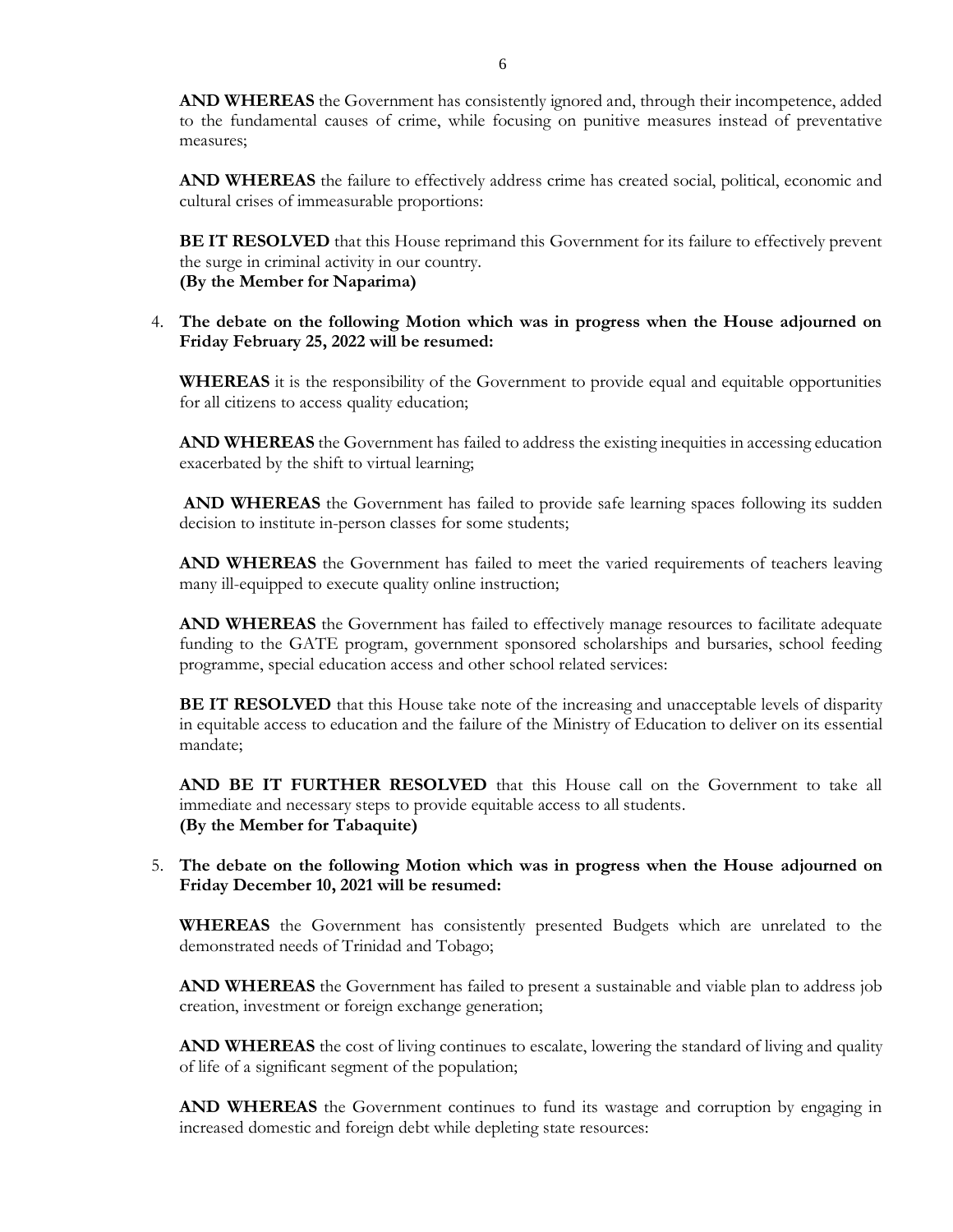**BE IT RESOLVED** that this House condemn the Government for its neglect of the economy and failure to generate sustainable economic growth and development. **(By the Member for Oropouche West)**

6. **WHEREAS** the House of Representatives, is the elected House of Parliament, where lawfully elected Members are entitled to the Constitutionally entrenched right to freedom of speech;

**AND WHEREAS** the Standing Orders are not intended to diminish, restrict or violate the rights, privileges and immunities of the House;

**AND WHEREAS** the Speaker must discharge her functions in an unbiased and impartial manner; free from political influence and in no manner to prevent or protect the Government from criticism;

**AND WHEREAS** the Speaker's lack of understanding of and/or disregard for her role as an impartial presiding officer, the application of, and at times, indifference to, the Standing Orders has impeded her judgment to perform her role free from bias and thereby unequivocally brought the Office of Speaker into disrepute;

**AND WHEREAS** the Speaker has oppressed and continues to oppress the voice and opinions of hundreds of thousands of constituents of the Members of the Opposition:

**BE IT RESOLVED** that this House express a lack of confidence in the Speaker. **(By the Member for Couva South)**

#### **Bills Second Reading:**

- 1. A Bill entitled, 'An Act to amend the Tobago Council for Handicapped Children (Incorporation) Act.' **(The Speaker will propose the question that the bill be read a Second time)**
- 2. A Bill entitled, 'An Act to amend the Sri Sathya Sai Baba Organisation of Trinidad and Tobago (Incorporation) Act, 1993 (Act No. 16 of 1993)'. **(The Speaker will propose the question that the Bill be read a Second time)**

**Jacqui Sampson-Miguel Clerk of the House** 

**House of Representatives Secretariat The Red House Abercromby Street PORT OF SPAIN**

**June 15, 2022**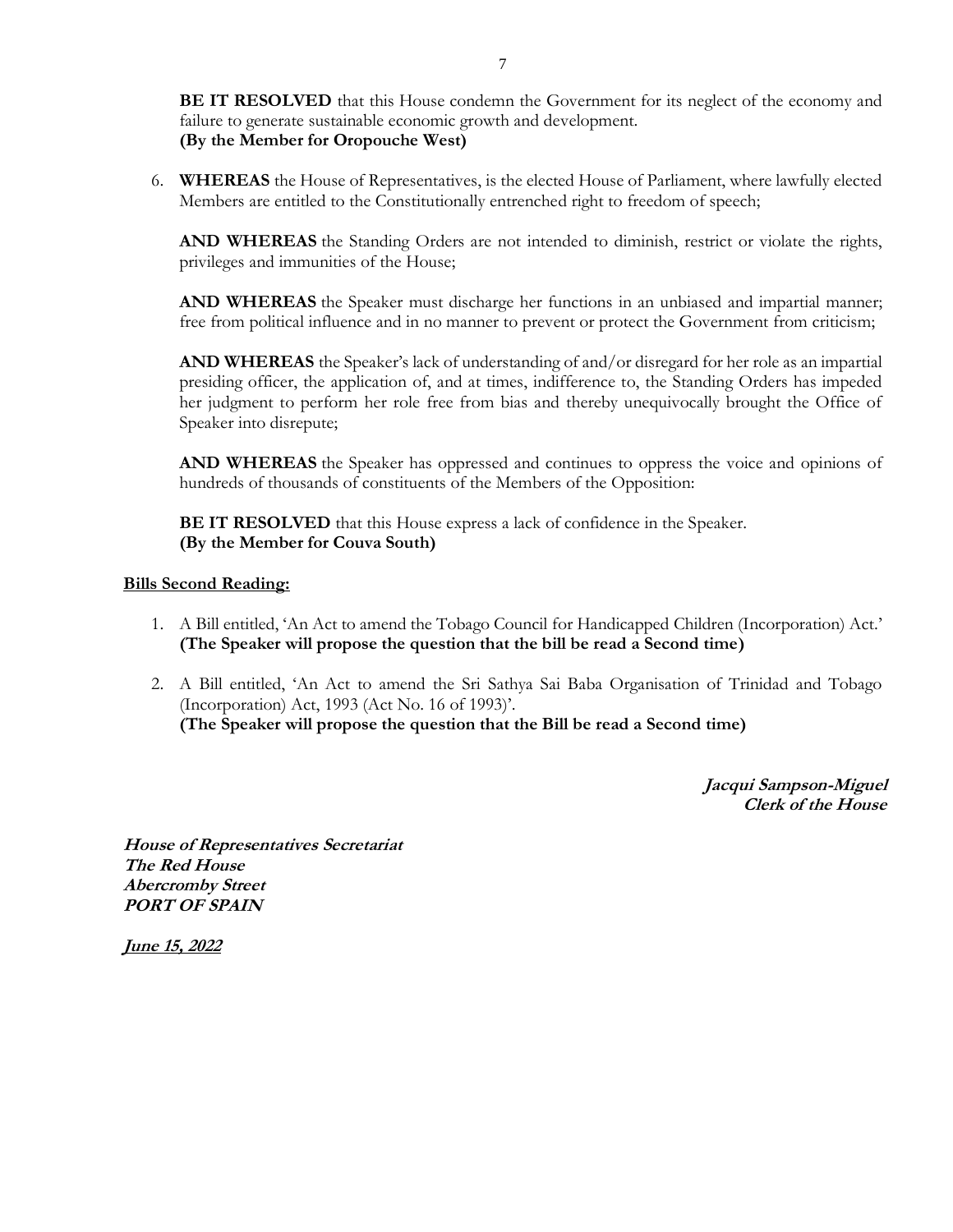#### **APPENDIX**

#### **ORDER PAPER WEDNESDAY JUNE 22, 2022**

#### **QUESTION FOR WRITTEN ANSWER**

#### **<sup>1</sup>Question No. 168 to the Minister of Finance (By the Member for Couva North)**

With respect to the operations of the Agricultural Development Bank, will the Minister provide:

- a) a breakdown of the sums requested by the ADB for funding for each fiscal year, during the period 2016- 2021; and
- b) whether the ADB revised its requests for funding for each fiscal year, during the period 2016-2021, and if so the reasons for same?

**(Answer due by 07.05.2022)**

**Jacqui Sampson-Miguel Clerk of the House** 

**House of Representatives Secretariat The Red House Abercromby Street PORT OF SPAIN**

**June 15, 2022**

 $\overline{a}$ <sup>1</sup> **Deferred for two weeks on May 16, 2022**